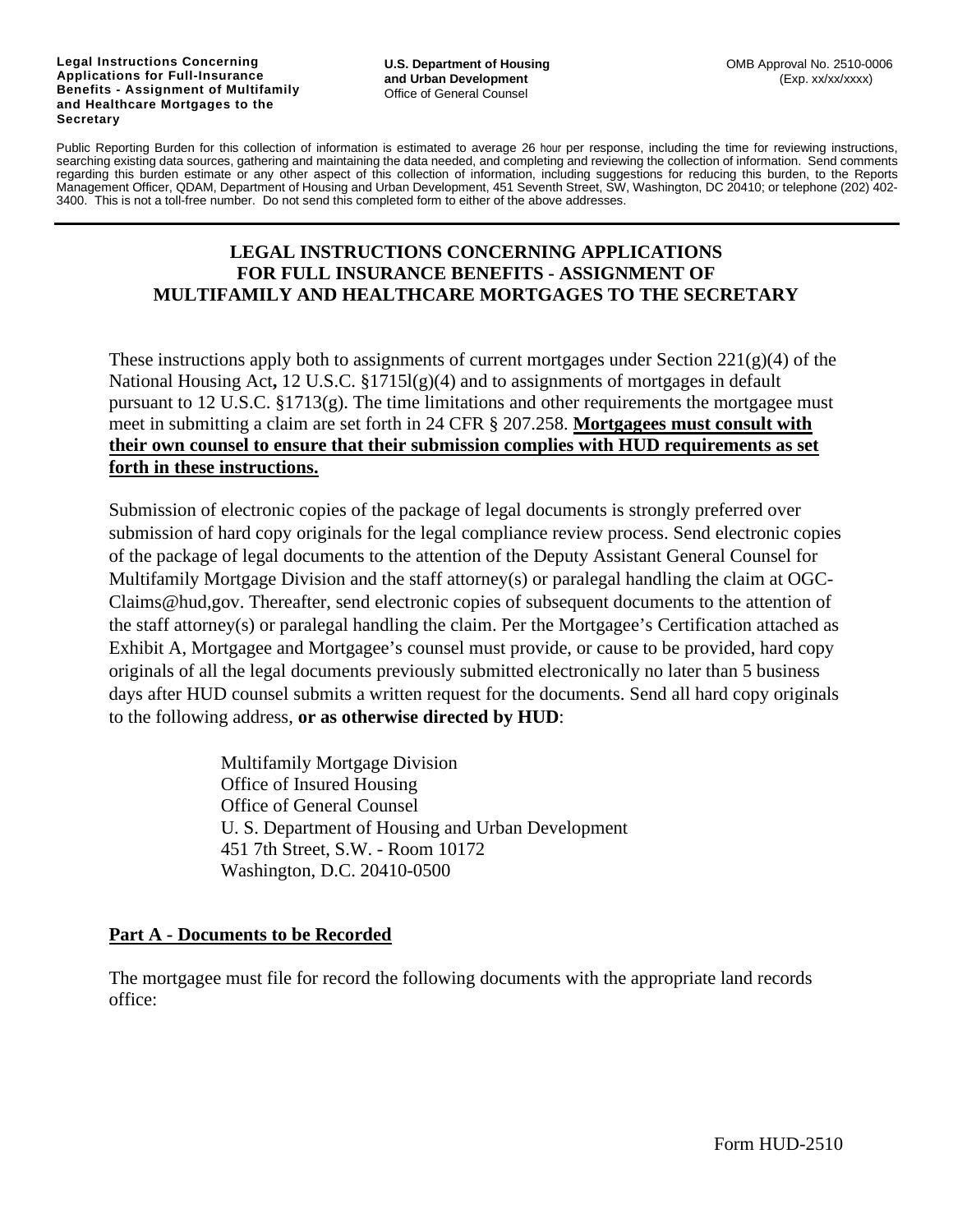1. Assignment of Mortgage<sup>1</sup>/Security Instrument. The assignment of mortgage must run to the "Secretary of Housing and Urban Development, his/her successors and assigns" and must be in a form which meets the requirements of the laws of the jurisdiction in which the property is located. **NOTE**: Do not use Form No. 289, Assignment, as the assignment of mortgage. No insertions or deletions of any kind may be made to the requisite language below, except (i) modifications necessary to insert the missing information in the appropriate spaces (delete inapplicable bracketed options and delete brackets prior to execution), and (ii) modifications or additions required in order to comply with applicable state law, local law, or recording requirements. Please ensure that the property description is attached to the assignment and is legible. The assignment must include the following language:

> This Assignment is without recourse or warranty, except that the undersigned hereby warrants that no act or omission of the undersigned has impaired the validity or priority of said [Mortgage][Deed of Trust][Deed to Secure Debt][/Security Instrument]. The undersigned also warrants that said [Mortgage][Deed of Trust][Deed to Secure Debt][/Security Instrument] is prior to all mechanics' and materialmen's liens filed of record subsequent to the recording of such [Mortgage][Deed of Trust][Deed to Secure Debt][/Security Instrument] regardless of whether such liens attached prior to such recording date, and prior to all liens and encumbrances which may have attached or defects which may have arisen subsequent to the recording of such [Mortgage][Deed of Trust][Deed to Secure Debt][/Security Instrument] (except such liens or other matters as have been approved by the Assignee hereunder). The undersigned also warrants that, as of the execution of this Assignment, the sum of

> and  $/100$  Dollars (\$) (insert the unpaid principal balance of the mortgage as of the date of execution of the Assignment), together with the interest accruing at the rate of \_\_\_\_% per annum, as provided in the said Note and [Mortgage][Deed of Trust][Deed to Secure Debt][/Security Instrument], is actually due and owing under said Note and [Mortgage][Deed of Trust][Deed to Secure Debt][/Security Instrument], that there are no offsets or counterclaims thereto, and that the undersigned has a good right to assign the said Note and [Mortgage][Deed of Trust][Deed to Secure Debt][/Security Instrument].

<sup>&</sup>lt;sup>1</sup> NOTE: The term "Mortgage" or "Security Instrument" refers to the document creating the mortgagee's **first lien security interest, which may be a Mortgage, Deed of Trust, Deed to Secure Debt, or Other Designation as Appropriate in Jurisdiction, depending upon the state and the date of execution. For transactions that closed under the following loan documents or subsequent updates, the term "mortgage" or "Security Instrument" in these Legal Instructions refers, as applicable, to the: (a) Multifamily (Mortgage, Deed of Trust, Deed to Secure Debt, or Other Designation as Appropriate in Jurisdiction), Assignment of Leases and Rents and Security Agreement (HUD Form 94000M and subsequent revisions thereof), and there will be no separate Assignment of Leases and Rents or Security Agreement;** 

**<sup>(</sup>b) Healthcare [Mortgage, Deed of Trust, Deed to Secure Debt, Security Deed, or Other Designation as Appropriate in Jurisdiction], Assignment of Leases, Rents and Revenue and Security Agreement (HUD Form 94000-ORCF and subsequent revisions thereof), and there will be no separate Assignment of Leases and Rents or Security Agreement; or** 

**<sup>(</sup>c) Hospital [Mortgage, Deed of Trust, Deed to Secure Debt, Security Deed, or Other Designation as Appropriate in Jurisdiction], Assignment of Leases, Rents and Revenue and Security Agreement (State) (HUD**  Form 94000-OHF and subsequent revisions thereof), and there will be no separate Security Agreement.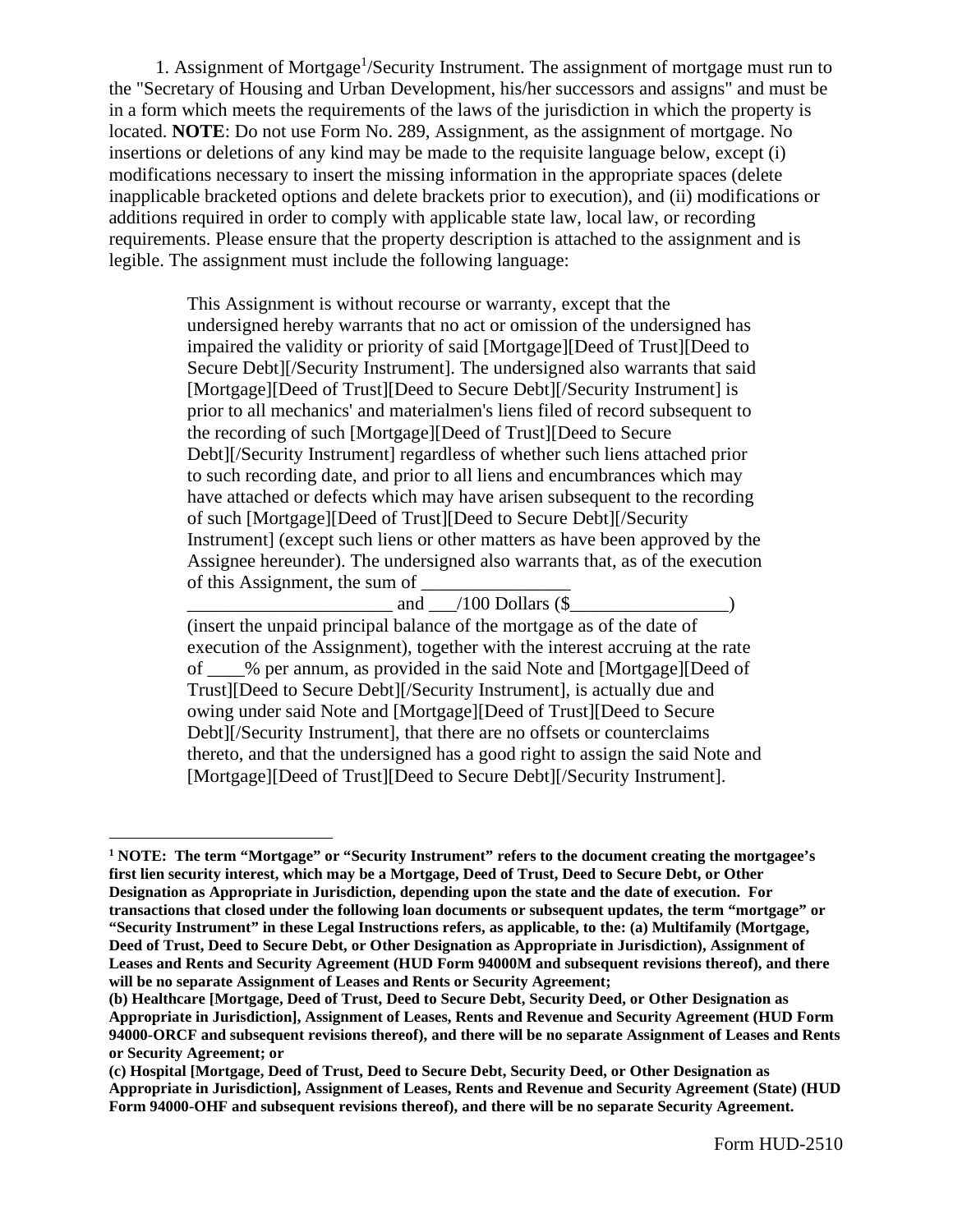2. Uniform Commercial Code ("UCC") Filings. The mortgagee must file a UCC financing statement assignment, assigning the UCC -1 to the Secretary, in each place where a UCC-1 was filed and/or recorded (i.e., County Recorder's Office, Secretary of State, etc.), including UCC filings/recordings for operators, borrower representatives and/or master tenants or managing members for Healthcare loans, as applicable (see Part B, Items 8 and 15, below). Additional filings/recordings may be necessary to comply with revised Article 9 of the UCC. See Part B, Items 8 and 15, below. **Mortgagees must consult with their own counsel to ensure that their UCC submissions comply with Revised Article 9 of the UCC.**

3. Assignment of Security Agreement(s). If the security agreement or chattel mortgage was recorded, the assignment of that document to the Secretary must also be filed for record. The assignment must include the following language:

> The Assignor hereby warrants that no act or omission of the Assignor has impaired the validity or priority of the first lien created by said [Security Agreement] [Chattel Mortgage] and that Assignor has a good right to assign said [Security Agreement] [Chattel Mortgage].

4. If other instruments were recorded including, Healthcare-related documents (see Part B, Item 15, below by way of example), the assignment of that document to the Secretary must also be filed for record. The assignment must contain the language set forth in Part A, item 3 above and which is otherwise acceptable to HUD.

### **Part B - Submission of Legal Documents After Recordation of Assignment**

 The documents identified in this Part must be submitted within forty-five (45) days after the date that the assignment of mortgage is filed for record. The Office of the General Counsel may grant one 15-day extension of the deadline for claims paid in cash or debentures, upon written or oral request, made prior to the expiration of the 45-day period. If made orally, the request must be confirmed in writing, within five (5) calendar days after the 45-day deadline.

 **Please note, in the case of claims to be paid in cash, the mortgagee's failure to submit the documents within the deadline (or extended deadline) in a legally acceptable form, as determined by the Office of the General Counsel, shall result in the curtailment of interest on the claim, i.e., interest on the final insurance payment will accrue only through the last day of the deadline (or extended deadline). See 24 CFR § 207.259(b)(1)(iii).** 

**Therefore, mortgagees are strongly encouraged to engage legal counsel familiar with the HUD insurance claim process throughout the legal document preparation and submission process.** It is HUD's experience that Mortgagees that do not have counsel review their documents before submission are more likely to submit incomplete or inaccurate packages which HUD will return to the mortgagee or its representative. This will, in many instances, result in missed deadlines and interest curtailment. At the HUD supervisor's discretion and in accordance with professional responsibility standards, the HUD staff attorney may be instructed to request to communicate directly the mortgagee's or its counsel to ensure that proper legal review has occurred prior to submission of the documents to HUD.

 Any extension granted or denied by the Office of the General Counsel is independent of extensions granted or denied by the Multifamily Financial Operations Division. Therefore, if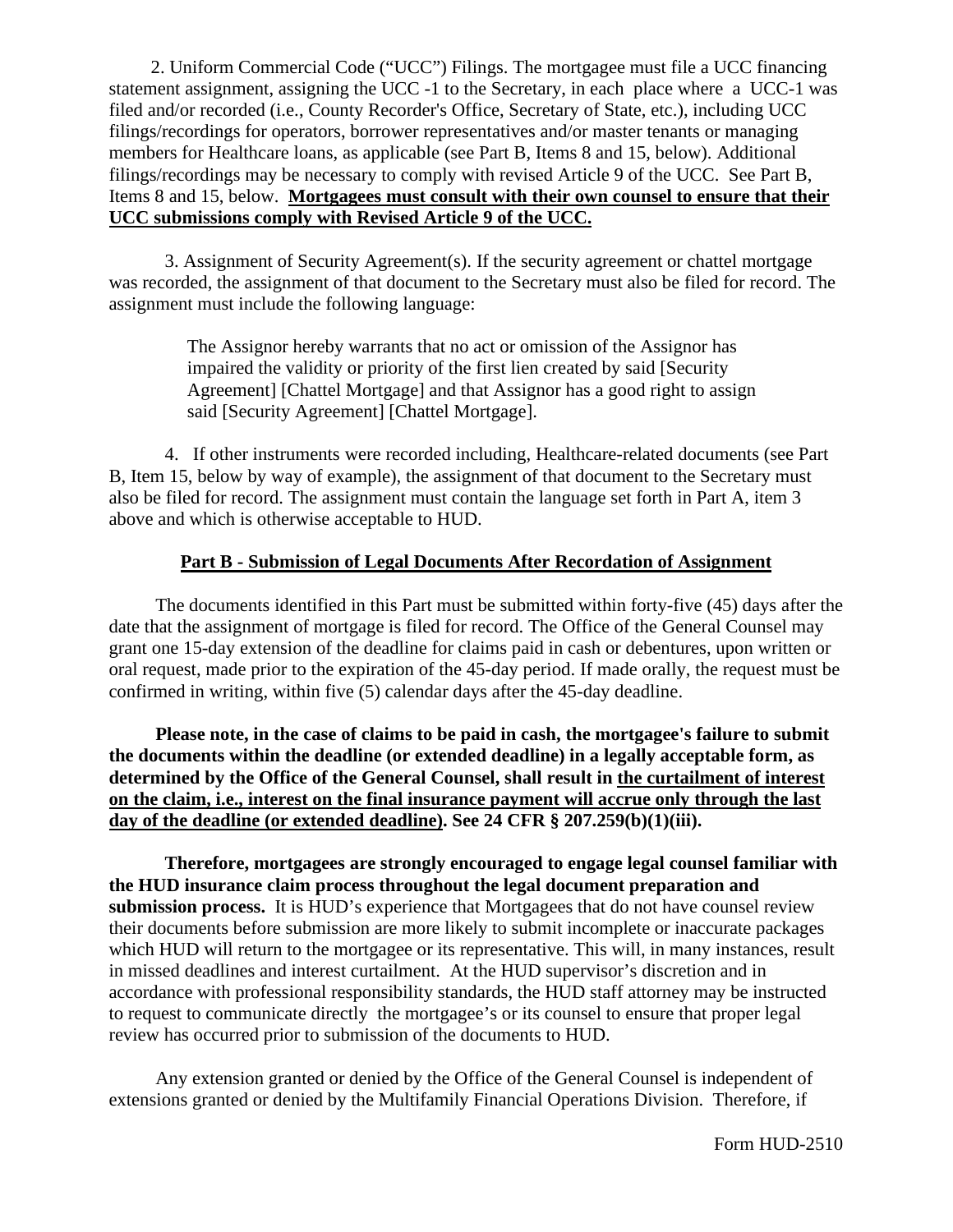necessary, the mortgagee must separately request and receive extensions from the Multifamily Financial Operations Division regarding the submission of fiscal documents.

Attached as Exhibit A is the Mortgagee's Certification, which includes a sample checklist of documents to be used in submitting the legal package. Mortgagees should note that the checklist is not exhaustive. HUD reserves the right to require additional documentation as may pertain to the claim. See 24 CFR  $\S 207.258(b)(5)(v)$  and Part B, item 14 below.

The following documents must be submitted within forty-five (45) days after the date that the assignment of mortgage is filed for record. **If documents were recorded by electronic filing, certified copies must be provided. Certifications must be made by the recording official.** 

 1. The original Note (including originals of any endorsements or Allonges), along with an Allonge dated the date of execution of the Assignment of Mortgage, containing the following requisite language:

> For value received, all right, title and interest of the undersigned to the within Note, the unpaid balance of which is \$ [insert the unpaid balance as of the date of assignment], together with interest thereon, is hereby assigned to the Secretary of Housing and Urban Development, his/her successors and assigns, without recourse or warranty except as shown in that certain assignment of even date assigning to said Secretary the mortgage securing this Note.

If the original Note is unavailable, the mortgagee must submit an Affidavit of Lost Note, in a form acceptable to HUD, and an Indemnification Agreement. The Indemnification Agreement must contain the following language and be in a form acceptable to HUD:

> [Insert name of the mortgagee] agrees to indemnify and hold harmless the Secretary of Housing and Urban Development and his/her successors and assigns (the "Secretary") against any loss, costs, or charges whatsoever, including attorney's fees, which may be sustained by the Secretary as a result of the loss of the original Note.

 2. The original Mortgage, or a certified copy, and the originals or certified copies of all amendments and/or modifications**.** All certifications must be made by the recording official. If an amendment or modification was not recorded and the original is unavailable, a copy must be provided, along with an Indemnification Agreement that contains the following language and is otherwise acceptable to HUD:

> [Insert name of the mortgagee] agrees to indemnify and hold harmless the Secretary of Housing and Urban Development and his/her successors and assigns (the "Secretary") against any loss, costs, or charges whatsoever, including attorney's fees, which may be sustained by the Secretary as a result of the failure of the mortgagee to furnish an original copy of [insert description of document].

 3. Original or copy certified by the recording official of the Assignment of Mortgage to the Secretary.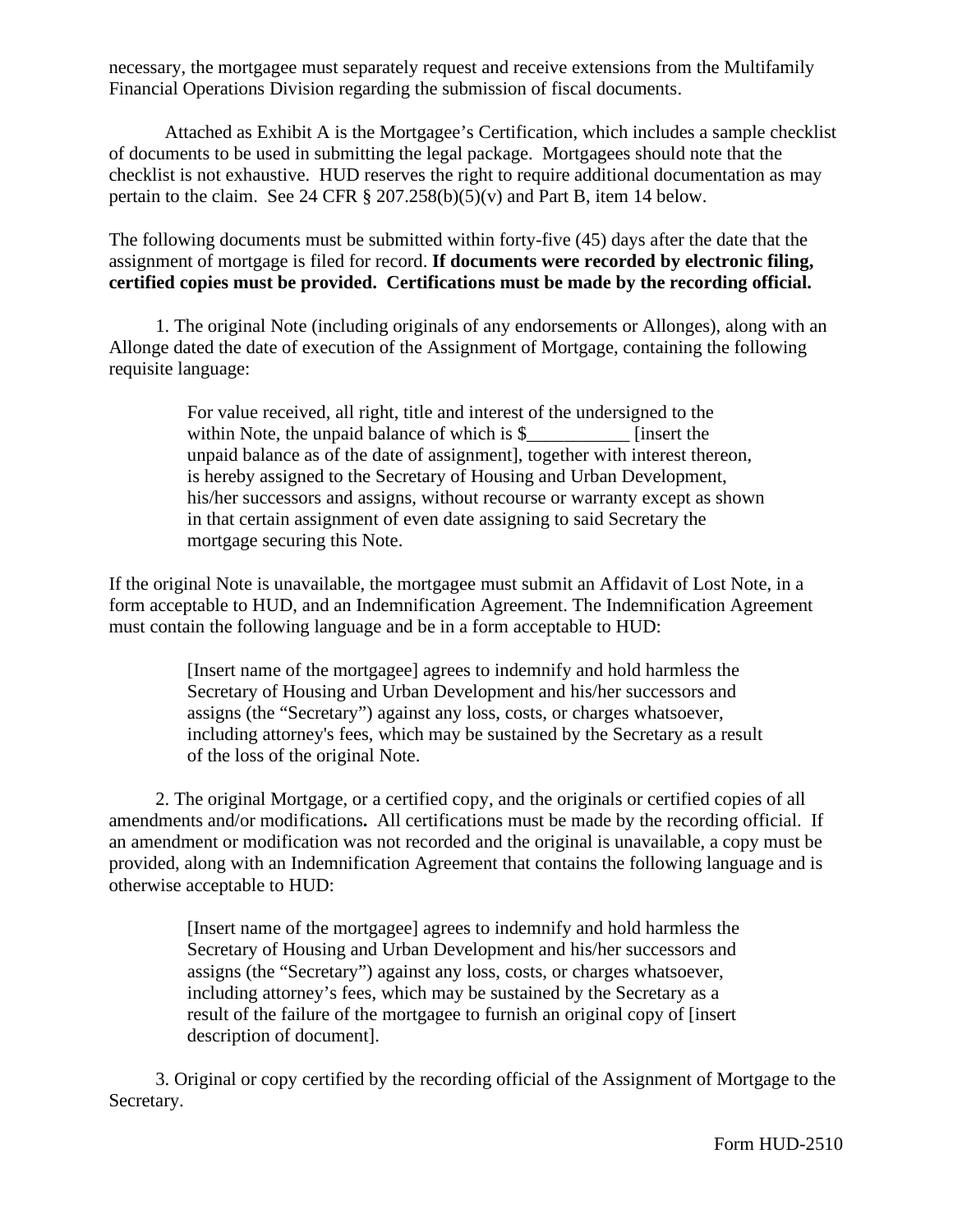4. Original interim assignments (including allonges to the Note)**,** amendments, or modifications of the Mortgage, or certified copies. All certifications must be made by the recording official. If an assignment, allonge, amendment, or modification was not recorded and the original is unavailable, a copy must be provided, along with an Indemnification Agreement that contains the language set forth in Part B, item 2 above and which is otherwise acceptable to HUD.

 5. Original or certified copies of security agreement(s)/chattel mortgage(s) (including all amendments and/or modifications), if applicable.<sup>2</sup> All certifications must be made by the recording official. If the security agreement/chattel mortgage was not recorded and the original document is unavailable, the mortgagee may satisfy this requirement by furnishing an Indemnification Agreement that contains the language set forth in Part B, item 2 above and which is otherwise acceptable to HUD.

 6. Assignment of Security Agreement(s)/Chattel Mortgage(s),. If there is a separate security agreement or chattel mortgage, an Assignment of Security Agreement is required. If the security agreement or chattel mortgage was recorded, the assignment of that document to the Secretary must also be filed for record. The assignment must include the following language:

> The Assignor hereby warrants that no act or omission of the Assignor has impaired the validity or priority of the first lien created by said [Security Agreement] [Chattel Mortgage] and that Assignor has a good right to assign said [Security Agreement] [Chattel Mortgage].

 7. Original interim assignments of the [Security Agreement][Chattel Mortgage]**,** or certified copies, if applicable. All certifications must be made by the recording official. If the interim assignments were not recorded and the original documents are unavailable, the mortgagee may satisfy this requirement by furnishing an Indemnification Agreement which contains the language set forth in Part B**,** item 2 above and which is otherwise acceptable to HUD.

 8. UCC Financing Statements. **NOTE**: Several states have unique UCC filing requirements. **Mortgagees are advised to consult with their counsel to ensure that their UCC submissions comply with Revised Article 9 of the UCC.** Mortgagees must provide evidence that the "Secretary of Housing and Urban Development, his/her successors and assigns as their interests may appear" holds a valid perfected first lien security interest in the collateral, either by assignment of existing UCC financing statements or by perfection/re-perfection in both the applicable local jurisdiction for fixture filings and in the appropriate Secretary of State office. See sample checklist in Exhibit A.

• *If UCC Filings are Current*: The mortgagee must submit all original UCC filings (items (a) through (e) below, as applicable) showing recording information (or tear sheet/ acknowledgement sheet for UCC filings that were originally on carbon set forms or hard copies of the filed PDF with filing number if the UCC was electronically filed) ("UCC filings") in chronological sequence, sorted by filing jurisdiction (i.e., separate the UCC filings that were filed in a Secretary of State's office from those filed/recorded in a city or county) and sorted by the debtor named on the UCC filing (e.g., for Healthcare loans, clip, bind, or organize the UCC filings naming the borrower as debtor separately from those filed naming the operator, master

<sup>2</sup> *See* footnote 1, supra.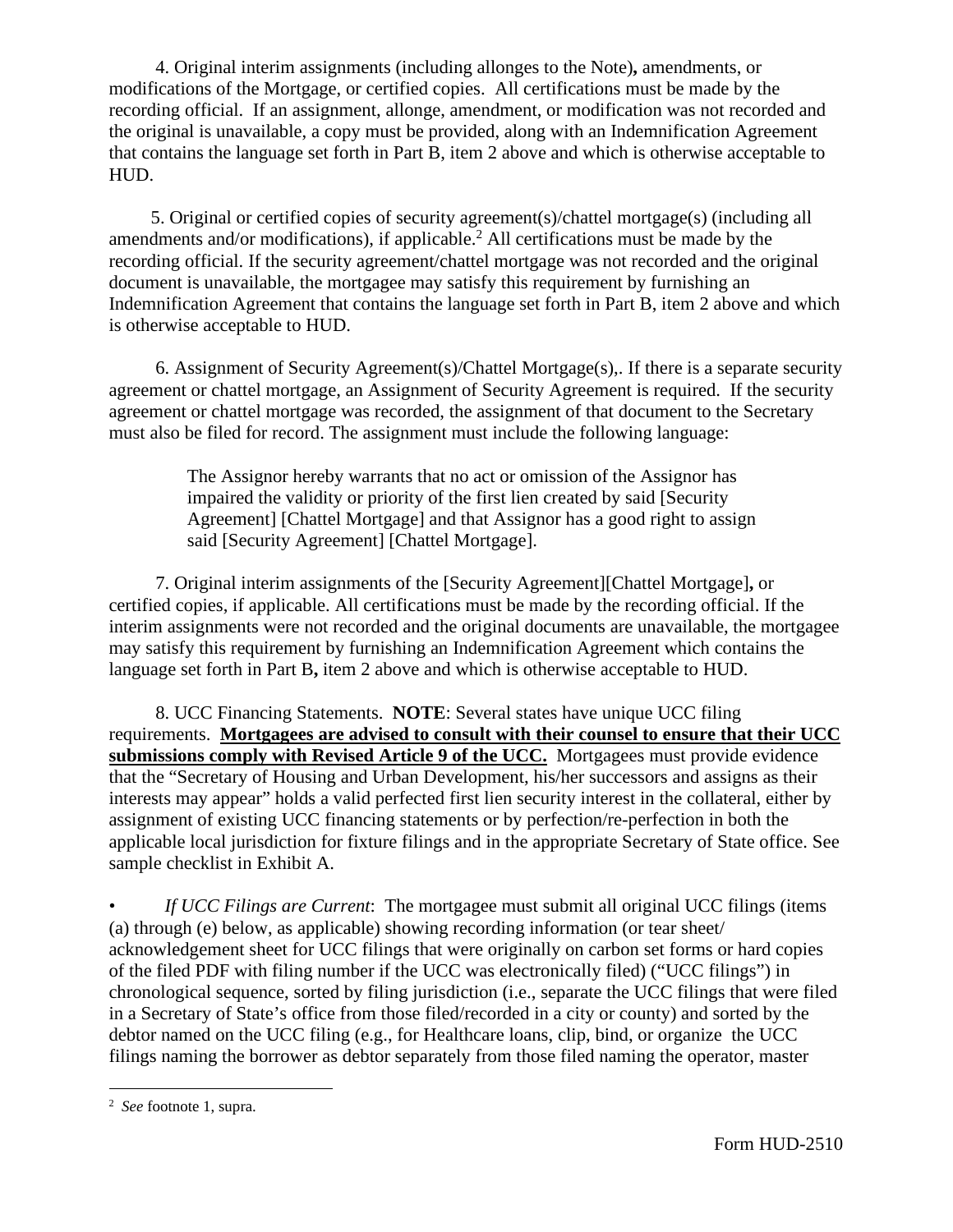tenant, managing member or other entity as debtor). If requisite UCC documents are unavailable, the mortgagee must submit copies certified by the recorder's office or copies accompanied by a UCC-11 Search. **Searches performed by title insurance companies or attorneys are not acceptable.** Lapsed UCC filings must be provided, to the extent available. **If provided, lapsed UCC filings must be clearly identified and clipped or bound separately from current UCC filings.**

(a) UCC-1;

(b) UCC assignment for each interim assignment of a financing statement;

(c) UCC amendment(s), if applicable;

 (d) UCC financing statement assignments, assigning each UCC-1 to the "Secretary of Housing and Urban Development, his/her successors and assigns"; and

(e) UCC continuation statements.

If UCC filings will expire within six (6) months after the assignment of mortgage, continuation statements must be prepared and filed for record by the mortgagee.

• *Lapsed UCC filings: Re-perfecting the Security Interest in the Collateral*: If any UCC filing has lapsed, the mortgagee must prepare a new UCC-1 and file it for record in the appropriate filing office to re-perfect the security interest in the collateral. This must be accomplished within the legal submission deadline or extended deadline.

Re-perfecting before the assignment of mortgage is recorded. The secured party named in the new UCC-1 must be the "[mortgagee name] and/or the Secretary of Housing and Urban Development, their successors and assigns, as their interests may appear".

If any UCC filing has lapsed, the mortgagee must submit an Indemnification Agreement that contains the following language and is otherwise acceptable to HUD:

[Insert name of mortgagee] agrees to hold the Secretary of Housing and Urban Development and his/her successors and assigns harmless from any losses or damages caused by the lapse of the UCC filing or the failure to file a UCC financing statement.

• *UCC filing was never filed: Perfecting the Security Interest in the Collateral*: If a UCC filing was never made in a required jurisdiction, the mortgagee must prepare a UCC-1 and file it for record in the appropriate filing office to perfect the security interest in the collateral, following the instructions set forth above under "Lapsed UCC Filings: Re-perfecting the Security Interest in the Collateral" and pursuant to applicable law. This must be accomplished within the deadline or extended deadline, as applicable to avoid curtailment. The mortgagee must also submit an Indemnification Agreement that contains the following language and is otherwise acceptable to HUD: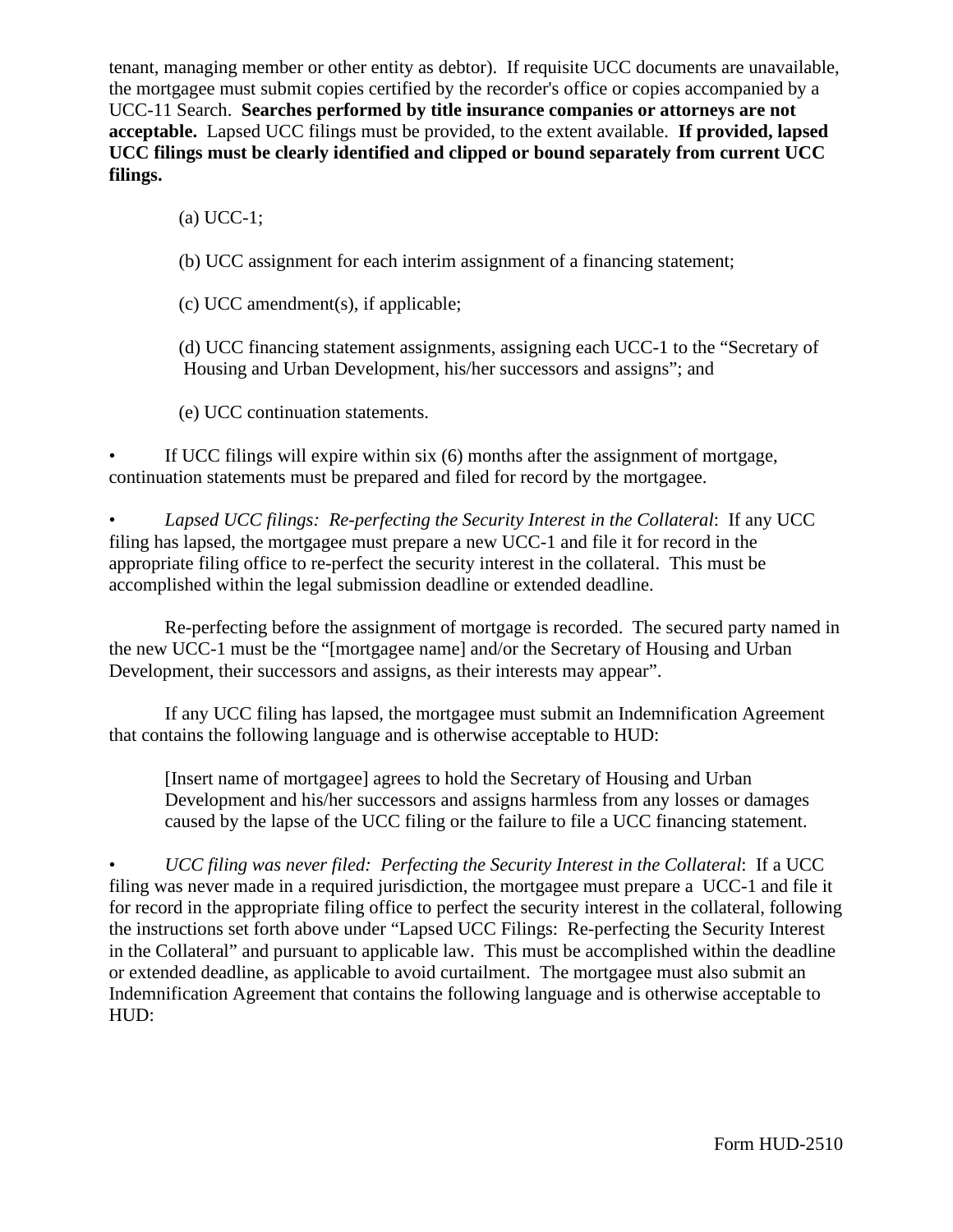[Insert name of mortgagee] agrees to hold the Secretary of Housing and Urban Development and his/her successors and assigns harmless from any losses or damages caused by the lapse of the UCC filing or the failure to file a UCC financing statement.

 **NOTE: UCC-11 LIEN SEARCH WHEN THERE HAS BEEN A UCC LAPSE OR NON-FILING**: Whenever there has been a UCC lapse or a UCC was not filed, the mortgagee must also provide a UCC-11 Search for each recording office as appropriate, pursuant to Revised Article 9 of the UCC, dated as of the date that the UCCs are assigned to the Secretary. The Search must demonstrate or evidence that the lien being assigned to the Secretary is a first lien, and that there are no intervening liens. *If the lien being assigned to the Secretary is not a first lien, the prior lien must be removed, and the Secretary must be provided a first lien in accordance with these instructions. This must be accomplished within the deadline or extended deadline, as applicable.* **Searches performed by title insurance companies or attorneys are not acceptable.** 

 9. Form No. 289, Assignment. This form is intended to cover collateral documents, interests and funds required by HUD regulations to be assigned to the Secretary that affect the note or mortgage, or which may be necessary to enable the Secretary to enforce all rights of a mortgagee against the obligors. This instrument is not to be used as the assignment of mortgage and it should not be recorded. See Exhibit B for a copy of this form.

 10. Proof of Hazard/Property Insurance. Mortgagees must provide proof of hazard/property insurance that complies with applicable program requirements.

- a) The mortgagee must submit one of the following as Proof of Hazard/Property Insurance:
	- i) The original of each hazard insurance policy covering the project (with endorsement in accordance with the requirements in 10(b);
	- ii) An insurance binder (ACORD 75 or equivalent under state law);
	- iii) Mortgage Bankers Association (MBA) Evidence of Insurance Commercial Property Form;
	- iv) Evidence of Property Insurance (ACORD 27 or equivalent under state law); or
	- v) Evidence of Commercial Property Insurance (ACORD 28 or equivalent under state law).
- b) The Proof of Hazard/Property Insurance must meet the following requirements:
	- i) Must name the Secretary of Housing and Urban Development, his/her successors and assigns as mortgagee and **sole** loss payee;
	- ii) The date of this endorsement must be the date the assignment of mortgage to the Secretary is filed for record;
	- iii) The hazard insurance must be in effect at least through 11:59 p.m. on the date on which the assignment of mortgage is recorded; and
	- iv) The hazard insurance must comprise property damage and liability coverage that complies with the Security Instrument.
- c) If the mortgagee submits evidence of property insurance or an insurance binder (MBA Commercial Property Form, ACORD 75, ACORD 27, or ACORD 28 or equivalent under State law), the mortgagee must submit an affidavit that contains the following language and is otherwise acceptable to HUD: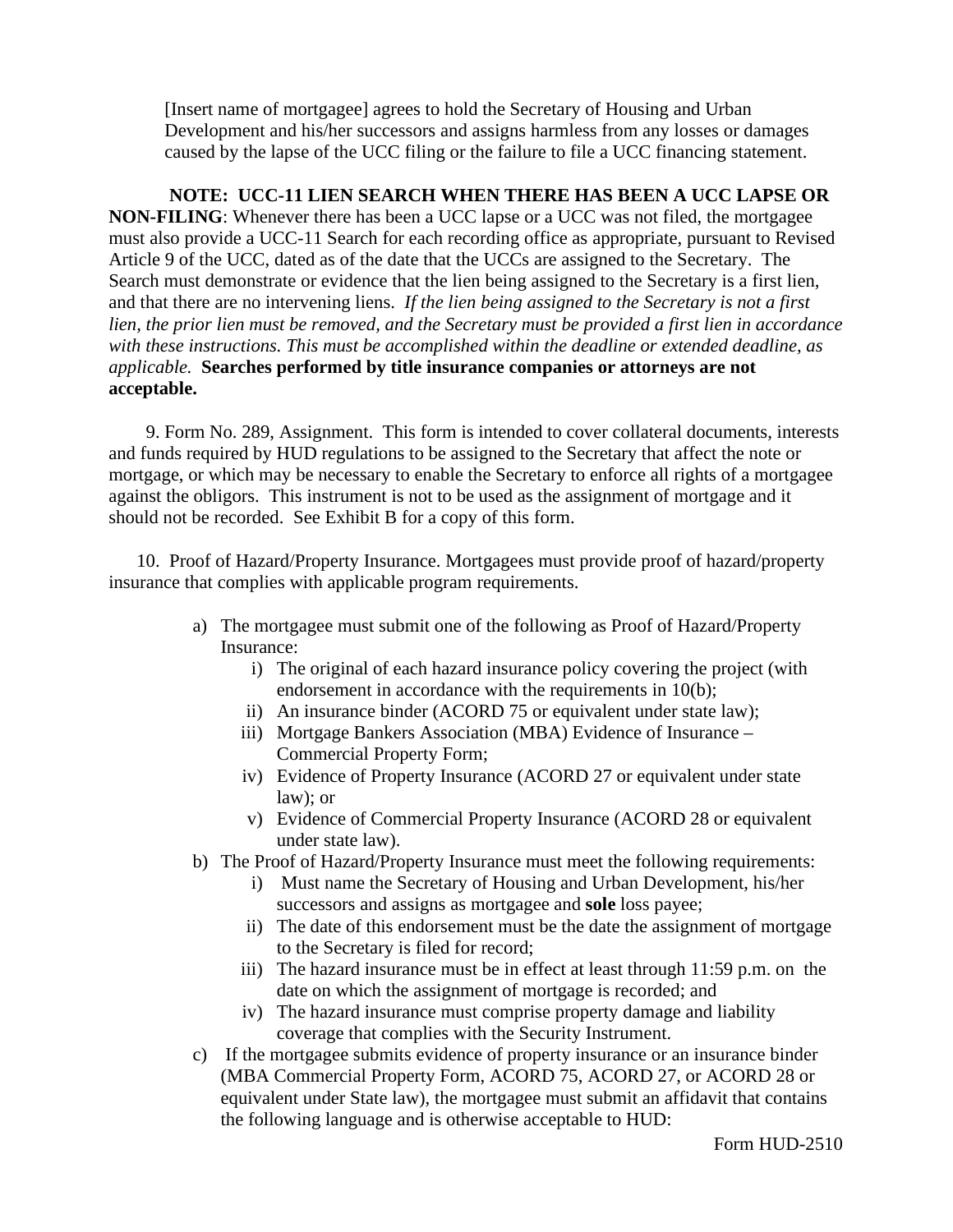[Insert name of the mortgagee] affirms under penalty of law that the [describe hazard insurance policy by name of insurance company or producer and policy number] described in the [Insurance Binder or other document name, as applicable] is in full force and effect and names the Secretary of Housing and Urban Development, his/her successors and assigns, 451 Seventh Street, SW, Room 10172, Washington, D.C. 20410-0500 as loss payee as of [Insert the date the assignment is filed for record].

d) The effective date of the mortgagee's affidavit, if applicable, must be the date the assignment of mortgage to the Secretary is filed for record.

### **A Certificate of Insurance is not acceptable.**

11. An assignment of the mortgagee's interest in the hazard insurance policy must state the following:

The interest of \_\_\_\_\_\_\_\_\_\_\_\_\_\_\_\_\_\_, as the Mortgagee under Policy No. \_\_\_\_\_\_\_\_\_\_\_\_\_ issued by \_\_\_\_\_\_\_\_\_\_\_\_\_\_\_\_\_ is hereby assigned to the Secretary of Housing and Urban Development, his/her successors and assigns. Date: [insert date of assignment]

 12. Flood Insurance. If all or part of the building(s) included within the project are in a Special Flood Hazard Area (SFHA), acceptable proof of flood insurance coverage is required. This can be either the original flood insurance policy covering the building(s), a copy of the Flood Insurance Application and premium payment, a copy of the declarations page, or evidence of flood insurance, comprising flood insurance coverage equal to the lesser of the insurable value of the building(s) or the maximum amount of coverage available for that type of property under the National Flood Insurance Program ("NFIP") (see www.fema.gov/business/nfip/manual.shtm). The flood insurance must name the mortgagee and the Secretary of Housing and Urban Development, his/her successors and assigns as mortgagee and loss payee respectively. The effective date of this endorsement must be the date the assignment of mortgage to the Secretary is filed for record. The flood insurance must be in effect at least through 11:59 p.m. on the date on which the assignment of mortgage is recorded. In addition, if the mortgagee submits evidence of flood insurance, the mortgagee must submit an affidavit that contains the following language and is otherwise acceptable to HUD:

> [Insert name of the mortgagee] affirms under penalty of law that the [describe flood insurance policy by name of insurance company or producer and policy number] described in the [Evidence of Insurance or other document name, as applicable] is in full force and effect and names the Secretary of Housing and Urban Development, his/her successors and assigns, 451 7th Street, SW, Room 10172, Washington, D.C. 20410-0500 as loss payee as of [Insert the date the assignment is filed for record].

The effective date of the mortgagee's affidavit, if applicable, must be the date the assignment of mortgage to the Secretary is filed for record. **A Certificate of Insurance is not acceptable.**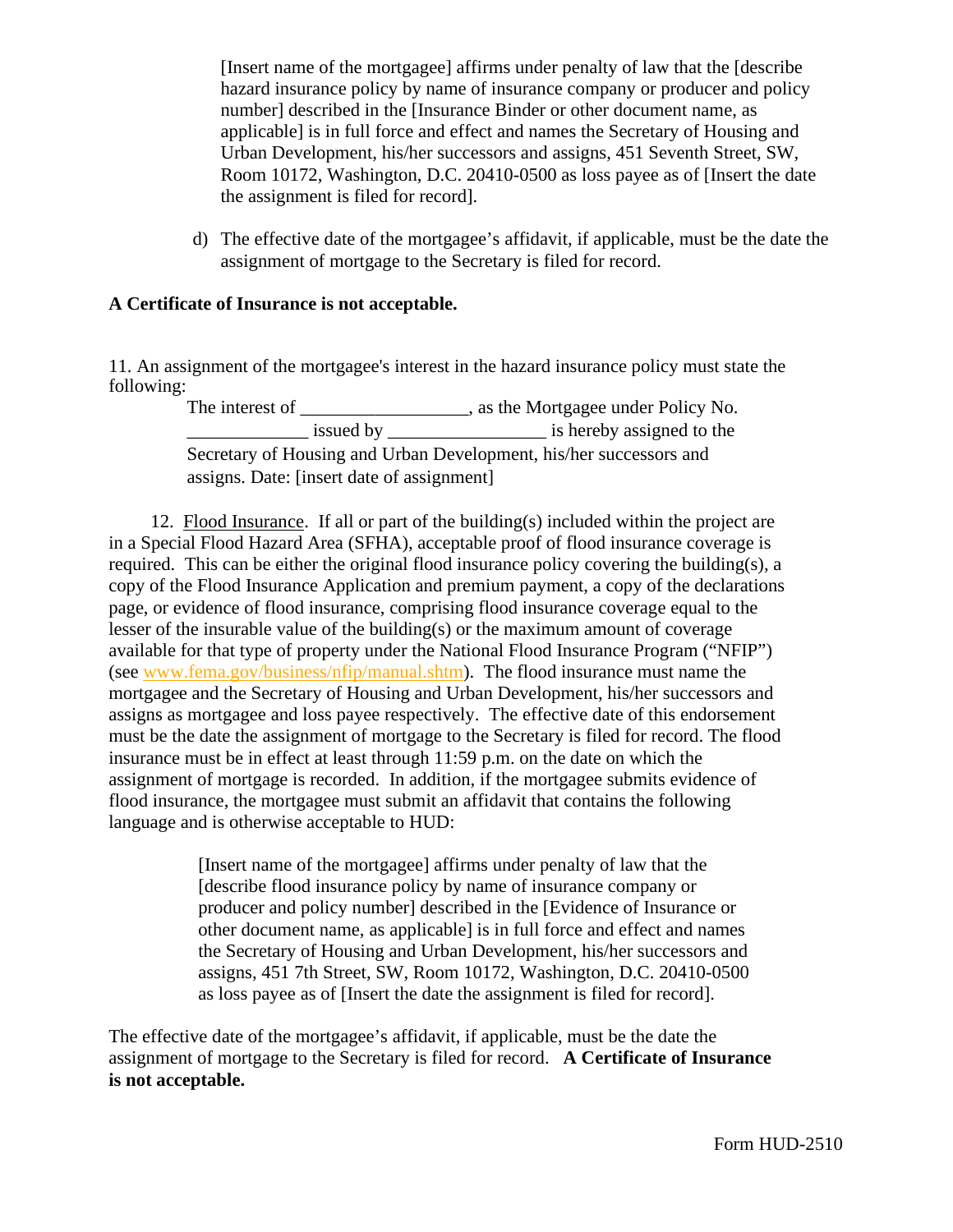13. An assignment of the mortgagee's interest in the flood insurance policy must state the following:

> The interest of \_\_\_\_\_\_\_\_\_\_\_\_\_\_\_\_\_, as the Mortgagee under Policy No. \_\_\_\_\_\_\_\_\_\_\_\_\_ issued by \_\_\_\_\_\_\_\_\_\_\_\_\_\_\_\_\_ is hereby assigned to the Secretary of Housing and Urban Development, his/her successors and assigns. Date:

#### 14. Additional Documents and Assignments.

The mortgagee must deliver to the Secretary all other agreements, instruments, documents, or collateral which evidence, secure, or otherwise relate to the FHA-insured mortgage whether executed or delivered by or on behalf of a borrower, operator, master tenant, or other parties.

If the assignment of mortgage occurs within two (2) years after the date of final endorsement of the Note, the mortgagee must assign to the Secretary its rights under the Building Loan Agreement and all bonds or other agreements designed to assure completion and submit the related documents The balances of any undrawn letters of credit for escrow deposits held by the mortgagee at the time of default will be treated as cash in the settlement of the mortgagee's claim for insurance benefits.

 15. Healthcare Documents and Assignments. Additionally, for loans insured under Section 232 (12 U.S.C. §1715w) of the National Housing Act (Healthcare) and those insured under Section 242 (12 U.S.C. §1715z-7) of the National Housing Act, the mortgagee must assign all of its right, title and interest in, to and under all Healthcare-specific documents to the Secretary, which may include, but is not limited to:

a. Any operating lease, master lease, lease, sublease, cross-default guaranty, and all corollary Subordination and Non-Disturbance Agreements;

b. Each Deposit Account Control Agreement. The mortgagee shall also include a copy of any Notice of Exclusive Control that has been delivered to the Bank (as defined in the Deposit Account Control Agreement) and the notice given to the Bank of the assignment to the Secretary. If a Notice of Exclusive Control has not been delivered to the Bank, the Secured Party shall contact the Director of the Office of Residential Care Facilities in the Office of Healthcare Programs as soon as possible, within the 45-day period (or any extended deadline) for further instructions. The mortgagee shall include a copy of the notice given to the Director and any further instructions provided by the Office of Healthcare Programs with its legal package;

c. Each Deposit Account Instructions and Service Agreement (DAISA), lockbox agreement or similar document;

c. The Intercreditor Agreement and all corollary Riders; and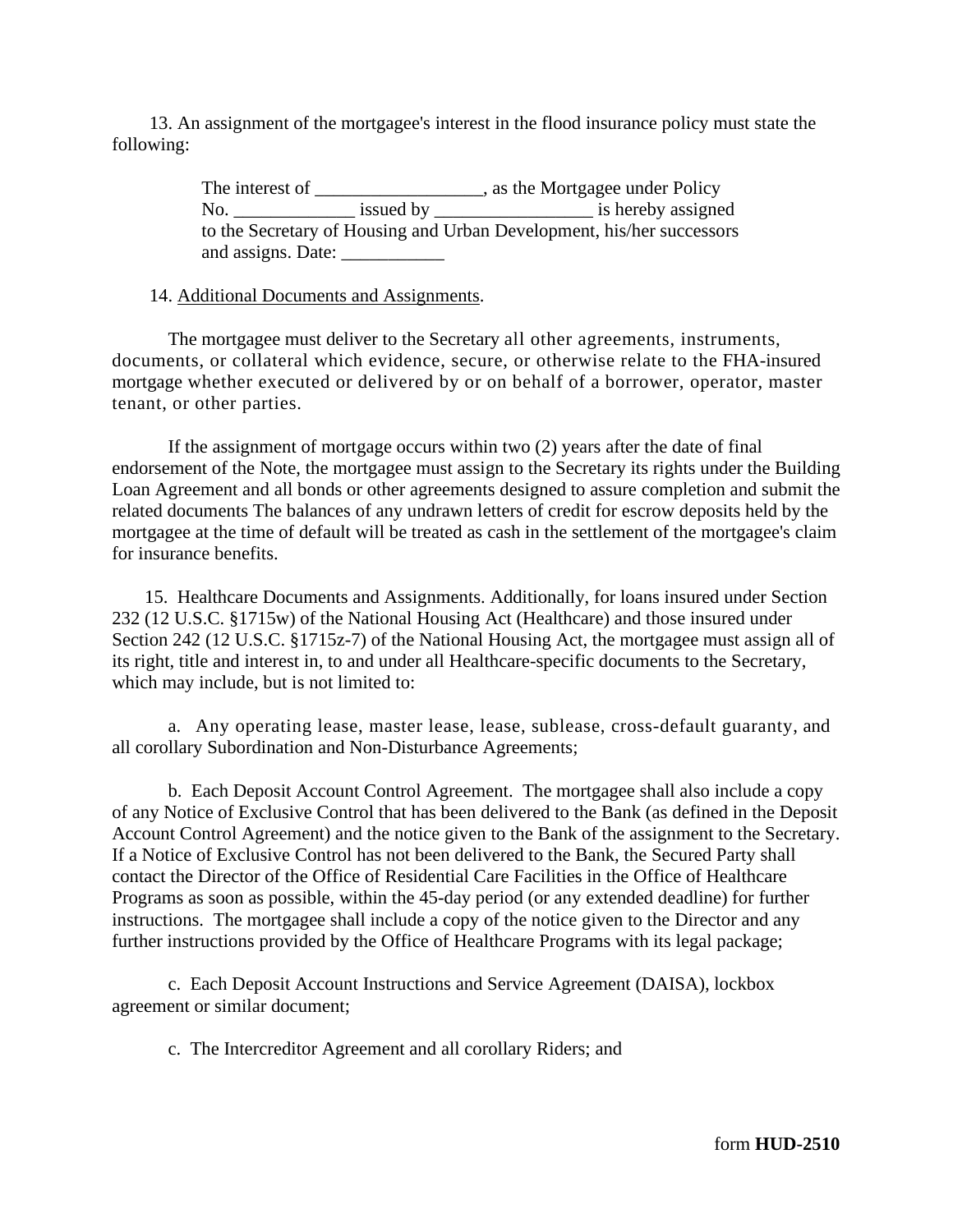d. All other agreements, instruments, documents, or collateral which evidence, secure, or otherwise relate to the Section 232-insured loan, or required or permitted under the Section 232 Healthcare program, whether executed or delivered by or on behalf of a borrower, an operator, borrower representative, or master tenant, in each case, as amended, restated, supplemented or otherwise modified.

e. Assignment for Section 232 Healthcare Loan Documents. This form is intended to cover collateral documents, interests and funds required by HUD regulations to be assigned to the Secretary that affect the healthcare loan documents, or which may be necessary to enable the Secretary to enforce all rights of a mortgagee against the Borrower, Operator, Borrower Representative, or Master Tenant (as applicable). This instrument is in addition to Form. 289 (Part B, item 9 above) and is not to be used as the assignment of mortgage and it should not be recorded. See Exhibit C for a copy of this form.

The mortgagee must submit to the Secretary the original or a certified copy of the assignments and the assigned Healthcare-related documents, including any amendments or modifications. If an assignment, amendment, or modification was not recorded and the original is unavailable, a copy must be provided, along with an Indemnification Agreement that contains the language set forth in Part B, item 2 above and which is otherwise acceptable to HUD.

 16. A copy of the resolution of the mortgagee's board of directors or other appropriate evidence demonstrating the authority of the signatory of the assignment instruments to act on behalf of the mortgagee. The resolution must authorize the signatory to sign in the capacity of the position they hold.

 17. Title insurance coverage. The regulations (24 CFR § 207.258(b)(5)(ii)) require that **the effective date of the original loan title insurance policy coverage be extended to include the date the mortgage is assigned to the Secretary**. Therefore, the mortgagee must submit (in addition to the original loan title insurance policy and previous endorsements) a date down endorsement to the original loan title insurance policy, or a new loan title insurance policy (see below) in the amount of the outstanding principal balance of the mortgage, which (1) bears an effective date on or after the date the assignment of mortgage is recorded, (2) names "The Secretary of Housing and Urban Development, his/her successors and assigns" as the sole insured party, and (3) contains only those exceptions as may have been approved by the Secretary.

**NOTE:** Only exceptions approved by FHA may be listed. Liens may not have priority over the assigned mortgage and, therefore, must be shown as subordinate to the lien of the assigned mortgage. Previously-approved secured secondary financing liens must appear on Schedule B, Part II.

Other non-monetary exceptions to title insurance including covenants or easements which the Secretary has not approved previously and which have priority over the assigned mortgage may not appear as exceptions to the loan title insurance policy unless such exceptions are approved by the appliable HUD program office during the mortgage assignment process. Any covenants or easements which appear as exceptions to the loan title insurance policy and have not been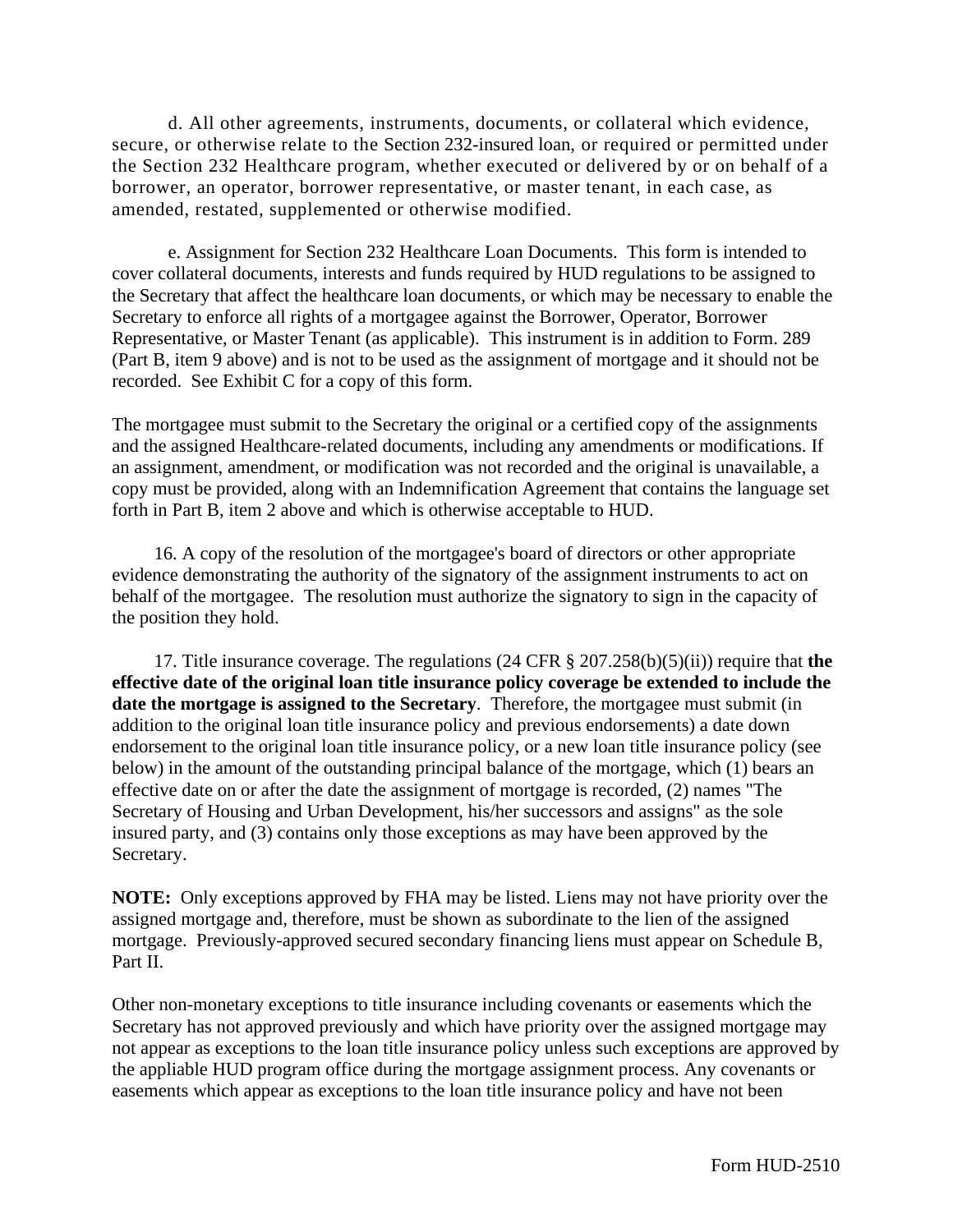approved previously must be listed as subordinate to the assigned mortgage. If this cannot be done, the acceptability of the exceptions will be evaluated by HUD on a case-by-case basis.

Mortgagee must submit evidence of HUD's written approval for any new exception on the title insurance policy or date down endorsement. All standard pre-printed exceptions, including those concerning the survey or matters that a survey would show, arbitration, delivery of the note on the date of endorsement, and those concerning mechanic's liens, $3$  must be deleted, except where such deletions are prohibited by applicable state law. The following survey exception is acceptable: "Such state of facts occurring subsequent to [date of survey], as would be disclosed by a current, accurate survey and inspection of the property." Real estate taxes shall be shown as not yet due and payable<sup>4</sup>; all due and payable taxes shall be paid (see item 18, below, for further details regarding real estate taxes).

A Policy Authentication endorsement (ALTA Endorsement 39-06, or as applicable) is required when the policy or endorsement will be issued electronically or without wet-ink signatures. The mortgagee should be aware that if title insurance issues are unacceptable to HUD and cannot be resolved within the deadline (including extensions) for submitting the complete legal package, the mortgage may be reassigned to the mortgagee, thereby requiring the mortgagee to reimburse the Secretary the amounts paid plus interest. The mortgagee should also be aware that HUD no longer requires the decertified ALTA Endorsement 21-06 (Creditors' Rights).

If the mortgagee intends to submit a new loan title insurance policy, the policy must conform with the 2006 ALTA format, and the applicable boxes in Schedule A, item 6 must be checked. Where the Title Policy is issued by a title agent (i.e., not directly by the issuing title company), HUD requires a letter of authority (aka agency verification letter) for new loan title insurance policies. The agency verification letter must: be on the letterhead of the Title Company issuing the Title Policy, be addressed to HUD and the Mortgagee; include Borrower's name, Project name and number, policy amount, and title agent's name, and state that the title agent is in good standing with the title company issuing the Title Policy. Additionally, the agency verification letter must state that the title agent has the authority to issue the Title Policy on behalf of the title company for the project identified in the letter and must be valid on or after the date the assignment of mortgage is recorded. Mortgagee's Counsel is responsible for obtaining any necessary updates to the agency verification letter to ensure compliance with these requirements. In those states in which the 2006 ALTA loan title insurance policy format has not been approved by the applicable state insurance board or commissioner for use in that jurisdiction, the loan title insurance policy submitted to HUD must conform with the 1992 ALTA or 1987 ALTA format (except in California, Texas, or Louisiana, where the applicable state-approved forms are used instead of the ALTA forms). If either the 1992 or the 1987 format is submitted, the loan title insurance policy must include an ALTA Form 8.1 Environmental Endorsement. The following loan title insurance policy formats are **not** acceptable:

<sup>&</sup>lt;sup>3</sup> Mechanic's Liens. Boilerplate exceptions to inchoate mechanic's liens are unacceptable and must be deleted. Previously recorded mechanics liens disclosed on Schedule B, Part I must be resolved by the parties and deleted. Affirmative coverage is not acceptable.

<sup>&</sup>lt;sup>4</sup> Exceptions for taxes "payable but not yet due" are unacceptable.